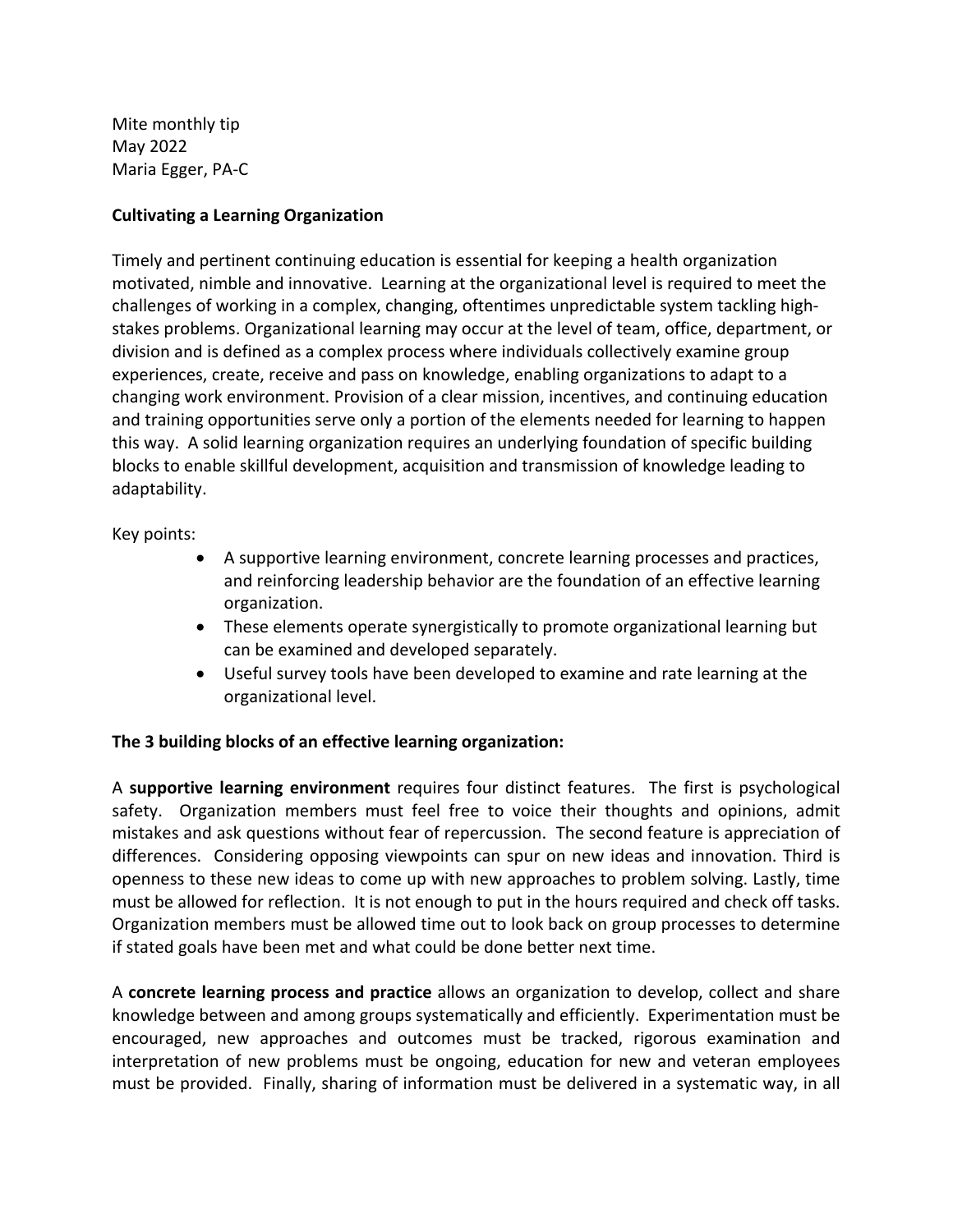directions, quickly to those who need-to-know. A robust learning process and practice requires the underpinnings of a supportive learning environment.

Finally, **leadership that reinforces learning** by actively and respectfully listening to members thoughts and opinions, encouraging new ideas and experimentation, placing importance on efficient and transparent knowledge sharing, and allowing time for reflective analysis to support a climate where learning will flourish.



**Singer et al., (2012)**

## **Assessing your learning organization**

These 3 building blocks interact and work together to promote organizational learning, but each block and its comprising elements can be examined separately so that organizations may assess the strengths and weaknesses of their learning environment. The **Learning Organization Survey**  (LOS) developed in 2008 by Garvin, Edmondson and Gino is a 55-item online diagnostic survey that measures how well your organizational unit functions as a learning organization. Individuals or groups (who average their scores) may compare scores to benchmark data from baseline organizations. Derived from the LOS is the **LOS-27** developed in 2012 by Singer, Moore, Meterko and Williams. Designed for use in the healthcare setting, this survey distills the LOS into a 27 item survey with wording relevant to healthcare organization members. Interestingly, studies using these tools have revealed marked variance among teams within a single organization and even in a single department.

As educators we know the significant amount of time spent in quality improvement, curriculum development and rollout for our teams and departments. Periodic assessment of our organization learning environment would aid in ensuring our efforts are effective and sustainable, team members remain energized and adaptable, and we continue to deliver up-todate and safe patient care.